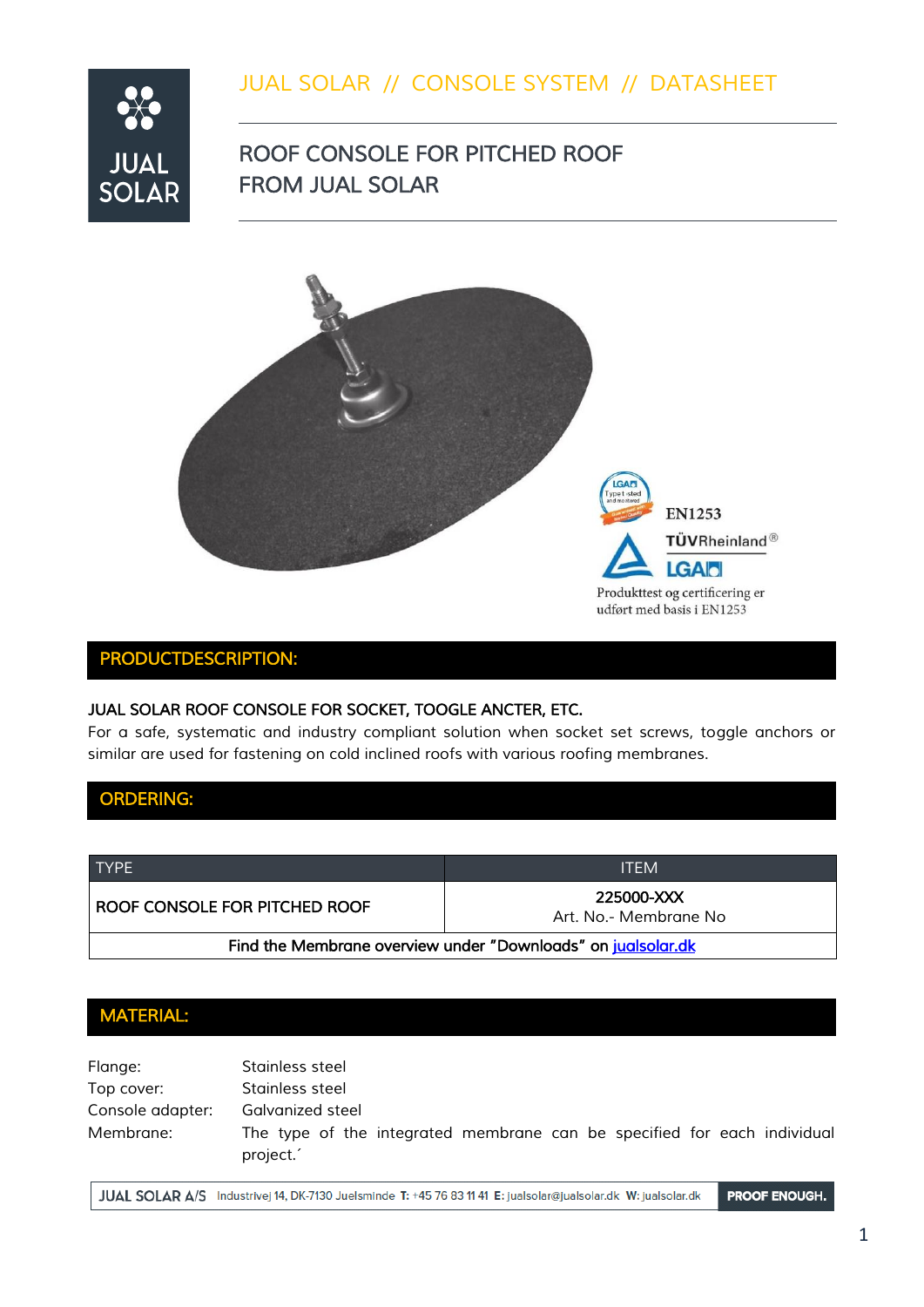## *JUAL SOLAR // CONSOLE SYSTEM // DATASHEET*



## *ROOF CONSOLE FOR PITCHED ROOF FROM JUAL SOLAR*

*TEKNICAL DATA:* 



#### *INSTALLATION:*

#### *GENERAL INSTALLATION GUIDELINES*

In order to ensure industry compliance to specific requirement set by the roofer and the building *owner it is important, through out the planning phase, to identify which type and possibly which brand of roofing membrane the flashing shell is configured with.*

*It's furthermore an important part of the planning process that the specific roof deck type is identified in order to choose the right kind of Console anchor. For more information about Console anchor, please refer to the Console Anchor datasheet.*

*In general JUAL SOLAR recommends that Roof Consoles are applied by roofers who have been specifically trained for appliance of roof consoles.*

#### *APPLICATION*

*The flashing is specifically designed with the purpose of creating a systematic and industry complying solution for inclined bitumen roofing, when socket set screws or similar has been chosen for fastening. The flashing is applicable for screw sizes up to 12 mm and can be installed on inclinations down to 1:5 (11,3°).*

*For a correct appliance of the flashing, it's a precondition for the water tightness that standard JUAL fasteners are used. It's furthermore crucial that the specific location of each flashing on the roof is*